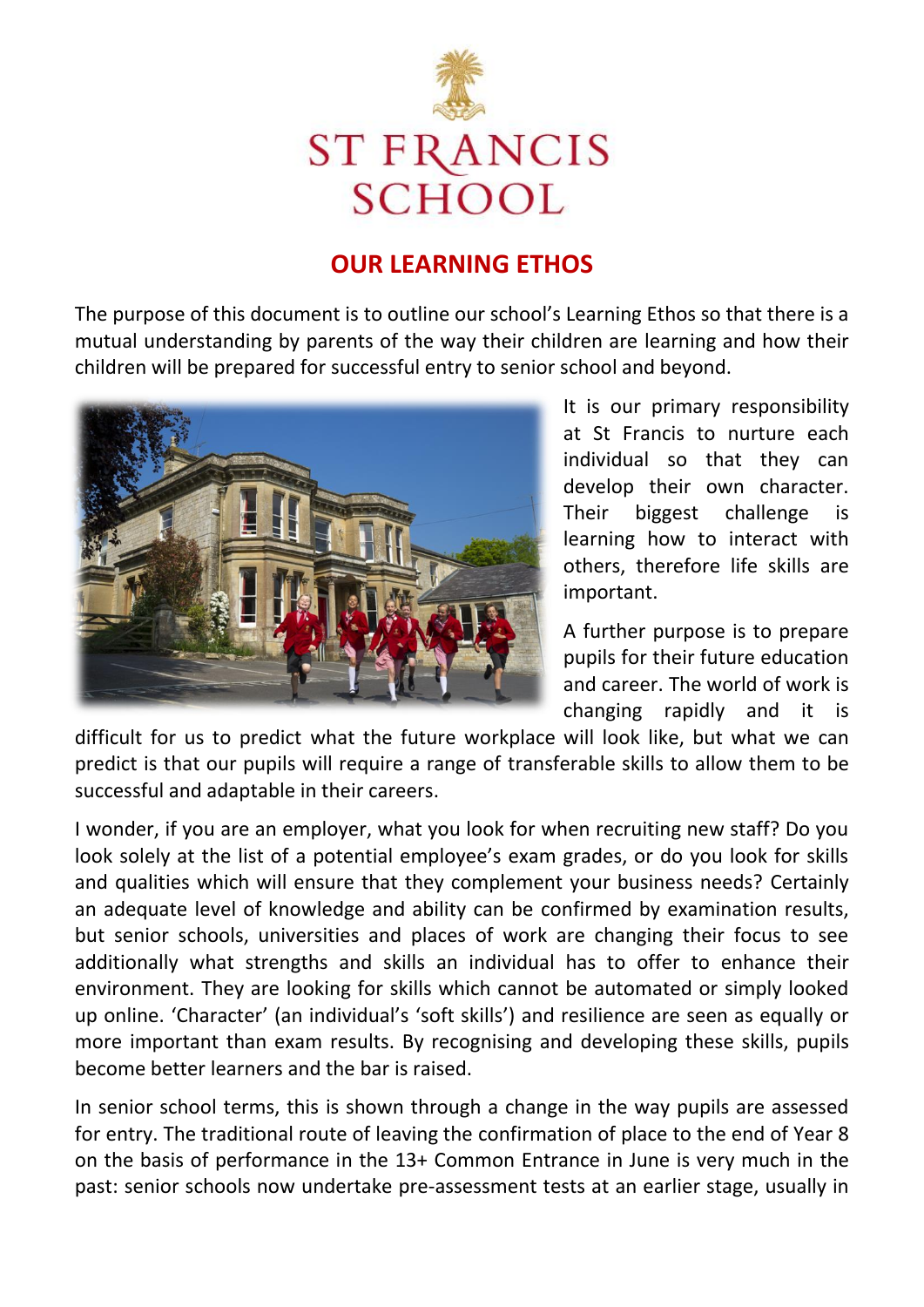Year 7 (or even in Year 6) for a 13+ entry into Year 9. The type of test is also changing. Rather than relying solely on standardised tests in the core subjects and reasoning, senior schools are increasingly using more practical assessments to see how individuals perform in groups, so that their skills and learning attributes can be identified.

As a forward-thinking prep school, we want to ensure that we are at the forefront of educational thinking and practice. We want to ensure that today we are preparing our pupils in the best way possible for their lives now and in the future. We want to ensure



that we empower our pupils to be independent thinkers and life-long learners, to have intellectual curiosity, to have the tools to reflect on their own learning, at the same time as developing knowledge and breadth.

Education is so much more than simply 'training' young individuals to remember knowledge for the purposes of passing an exam. A modern, effective education involves pupils being provided with and nurtured through learning opportunities and experiences, rather than being taught in a very traditional and knowledge-focused way. Our aim is for our pupils to have the confidence to approach a situation and use their experience to determine how to respond to it. More than this, it is about having the resilience to keep trying different

approaches until they are successful and lessons have been learned. Also key is the chance to reflect on their experiences to work out what lessons they have learned and to consider how they can be applied successfully in the future. We all learn best through challenge, but need support to make the most of each and every learning situation.

For some time we have been developing a core set of skills which we want our pupils to develop during their time in school, both inside and outside the classroom. We have provided opportunities in different scenarios for our pupils to gain a greater understanding of the skills, to have a go at developing them in a variety of situations, and to reflect on what they had learned about themselves as individual learners. The range of activities shows that the development of skills is not just restricted to what happens inside the classroom: just as important are the opportunities outside the classroom such as on school trips, through drama productions, through co-curricular activities and events, and through participation in pupil committees.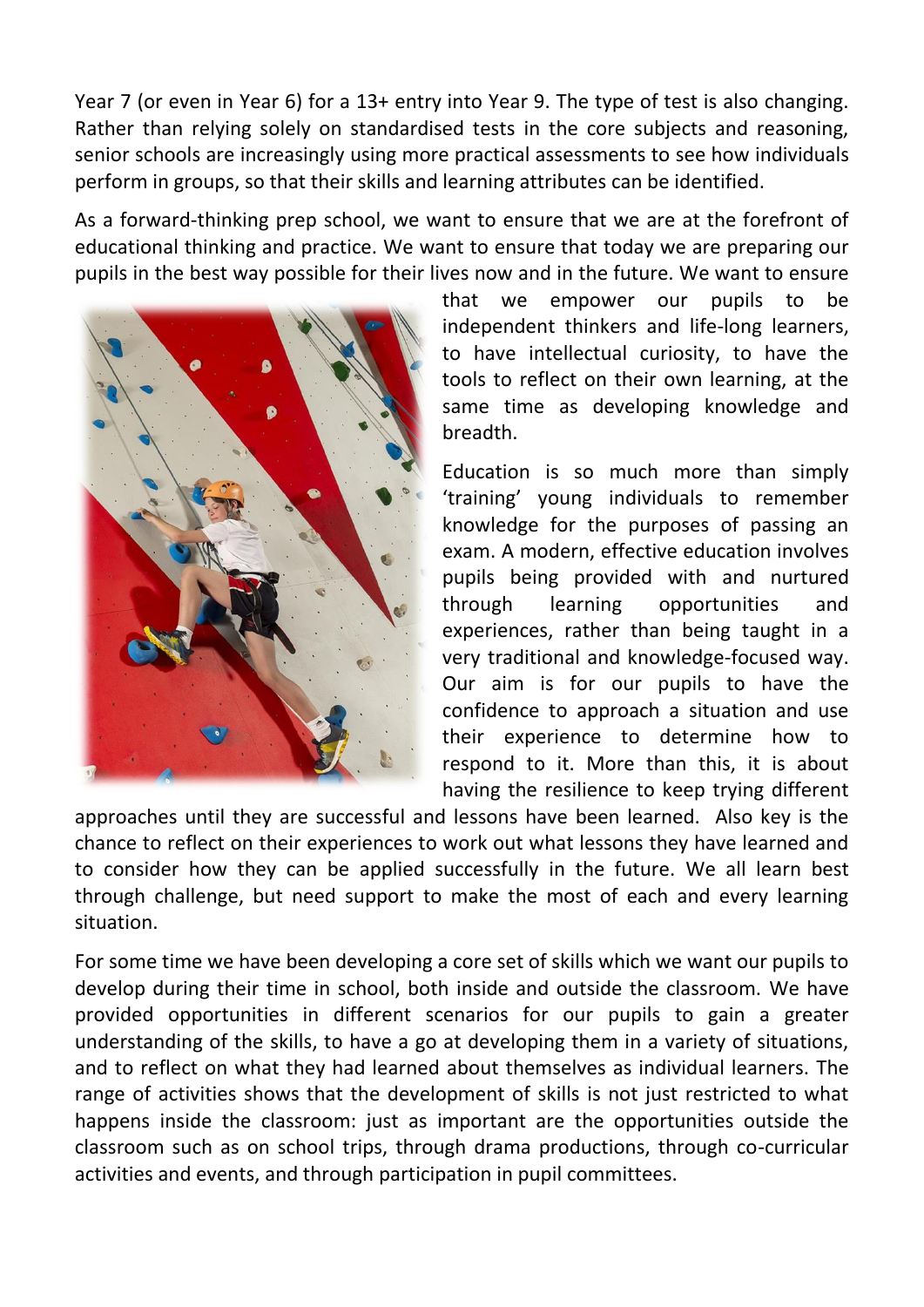The five core skills are summarised by the mnemonic 'CLICK', and personified by animals:





The teaching staff at St Francis explored and implemented a pupil-centred style of education, which balances the learning of skills with the knowledge to help nurture the individual. The Pre-Senior Baccalaureate (no connection to the International Baccalaureate) supports St Francis and other prep schools in the development of this modern learning approach, at the same time as offering closer collaboration between prep schools and senior schools to strengthen the transfer from one to the other. Details of the Pre-Senior Baccalaureate can be found on their website at psbacc.org.

This is further developed during the academic year through regular opportunities for older pupils to spend time individually or in small groups with their Form Tutors to focus on their learning. Time is set aside for each individual pupil to discuss their learning strengths as well

as what opportunities are required for making progress in areas at which they do not excel so easily. This coaching is a key aspect of the PSB approach and can only enhance the provision for and the development of our individual pupils.

#### **Summary of St Francis School's Learning Ethos**

At St Francis School, we are focused on the development of pupils as:

- Flexible and adaptable learners
- Independent thinkers
- Intellectually curious
- Reflective learners
- Resilient learners